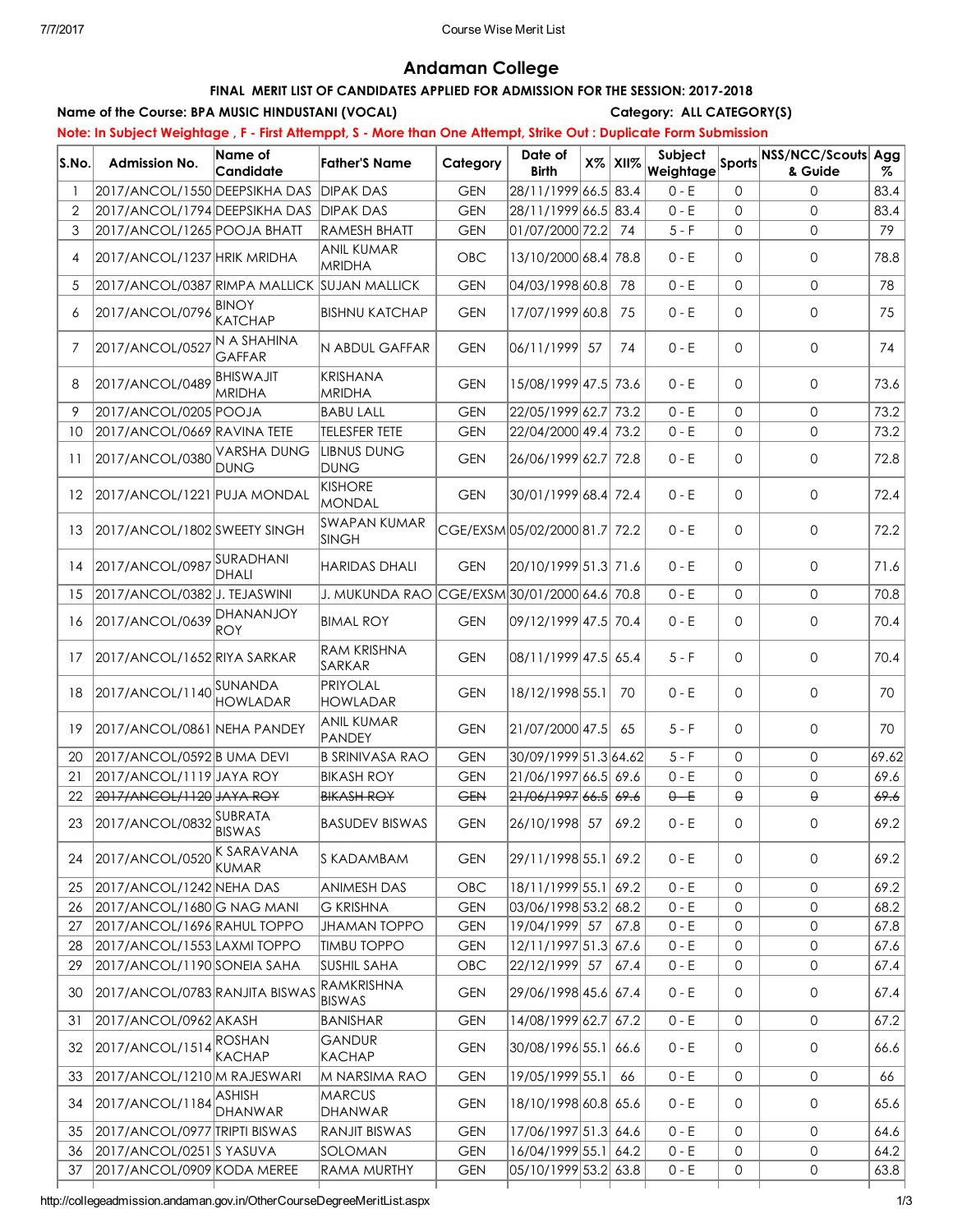| 38 | 2017/ANCOL/0478 AMAN TOPPO                   |                                  | <b>RANJIT TOPPO</b>                          | <b>GEN</b> | 10/12/1999 55.1 60.8       |    |                      | $0 - E$ | 0            | 3            | 63.8      |
|----|----------------------------------------------|----------------------------------|----------------------------------------------|------------|----------------------------|----|----------------------|---------|--------------|--------------|-----------|
| 39 | 2017/ANCOL/1037 PRIYA KIRO                   |                                  | <b>TELESPHOR KIRO</b>                        | <b>GEN</b> | 05/03/1997 39.9 63.6       |    |                      | $0 - E$ | $\Omega$     | $\mathbf 0$  | 63.6      |
| 40 | 2017/ANCOL/1280 PRIYANKA DAS                 |                                  | <b>ANIL DAS</b>                              | <b>OBC</b> | 08/02/1997 47.5            |    | 63                   | $0 - E$ | $\mathbf{0}$ | $\mathbf{0}$ | 63        |
| 41 | 2017/ANCOL/1734 ANAMIKA                      |                                  | <b>LATE NARAD</b><br><b>CHANDRA</b><br>DAKUA | <b>GEN</b> | 20/12/1998 57              |    | 62.8                 | $0 - E$ | 0            | $\mathbf 0$  | 62.8      |
| 42 | 2017/ANCOL/1082L JOY MARGRET LASAR           |                                  |                                              | <b>GEN</b> | 16/05/2000 49.4 62.8       |    |                      | $0 - E$ | $\mathbf{0}$ | $\mathbf{0}$ | 62.8      |
| 43 | 2017/ANCOL/0622 KHOWELEKA                    | <b>MAZUMDER</b>                  | KAMLESH<br>MAZUMDER                          | <b>GEN</b> | 06/06/1999 60.8 62.6       |    |                      | $0 - E$ | 0            | $\mathbf{0}$ | 62.6      |
| 44 | 2017/ANCOL/0605 SHARIKA RANI                 |                                  | <b>JANAK RAM</b>                             | <b>GEN</b> | 31/10/1998 41.8 62.4       |    |                      | $0 - E$ | $\mathsf{O}$ | $\mathbf{0}$ | 62.4      |
| 45 | 2017/ANCOL/0232                              | GURUMOORTHY RAO                  | <b>G SOMESWAR</b>                            | <b>GEN</b> | 04/03/2000 49.4 61.8       |    |                      | $0 - E$ | 0            | $\mathbf 0$  | 61.8      |
| 46 | 2017/ANCOL/0233                              | <b>GURUMOORTHY RAO</b>           | G SOMESWAR                                   | <b>GEN</b> |                            |    |                      | $0 - E$ | $\Theta$     | $\Theta$     | 61.8      |
| 47 | 2017/ANCOL/0660 SUKHEN BISWAS  SUDHIR BISWAS |                                  |                                              | <b>GEN</b> | 12/06/1999 51.3 61.4       |    |                      | $0 - E$ | 0            | 0            | 61.4      |
| 48 | 2017/ANCOL/0128 K USMAN                      |                                  | K HAMZA                                      | <b>GEN</b> | 19/11/1999 45.6 61.4       |    |                      | $0 - E$ | 0            | $\Omega$     | 61.4      |
| 49 | 2017/ANCOL/0258 PRONAMIKA                    | <b>ROY</b>                       | <b>SHANKAR ROY</b>                           | <b>GEN</b> | 17/09/1999 49.4 60.8       |    |                      | $0 - E$ | 0            | $\mathbf{0}$ | 60.8      |
| 50 | 2017/ANCOL/0121 M SRAVANI                    |                                  | M VENKATA<br><b>RAMANA</b>                   | <b>GEN</b> | $ 05/07/1998 51.3 $ 60.6   |    |                      | $0 - E$ | 0            | $\mathbf{0}$ | 60.6      |
| 51 | 2017/ANCOL/1342 NISHA SARKER                 |                                  | <b>SARAJIT SARKER</b>                        | <b>OBC</b> | 13/10/1999 53.2 60.4       |    |                      | $0 - E$ | 0            | $\mathsf O$  | 60.4      |
| 52 | 2017/ANCOL/1123                              | <b>BIJOYA</b><br>MANDAL          | <b>JATINDRA NATH</b><br>MANDAL               | <b>GEN</b> | 21/03/1992 55.6 60.2       |    |                      | $0 - E$ | 0            | $\mathbf{0}$ | 60.2      |
| 53 | 2017/ANCOL/1257                              | <b>MANISHA</b><br>SARKAR         | PRABHASH<br>SARKAR                           | OBC        | 01/02/1999 51.3 60.2       |    |                      | $0 - E$ | $\mathbf{0}$ | $\mathbf 0$  | 60.2      |
| 54 | 2017/ANCOL/1768 KULDEEP KINDO                |                                  | <b>KRISTOPHER</b><br><b>KINDO</b>            | <b>GEN</b> | 04/09/1999 49.4 60.2       |    |                      | $0 - E$ | 0            | $\mathbf{0}$ | 60.2      |
| 55 | 2017/ANCOL/1094 MANON PETER                  |                                  | <b>GANDHI KUMAR</b>                          | <b>GEN</b> | 16/10/1998 47.5            |    | 60                   | $0 - E$ | $\mathbf{0}$ | $\mathbf{0}$ | 60        |
| 56 | 2017/ANCOL/1095 MANON PETER                  |                                  | <b>GANDHI KUMAR</b>                          | <b>GEN</b> | <del>16/10/1998</del> 47.5 |    | 60                   | $0 - E$ | $\Theta$     | $\Theta$     | $6\theta$ |
| 57 | 2017/ANCOL/1687 PRINCE                       |                                  | LUCAS                                        | <b>ST</b>  | 21/12/1998 60.8 59.8       |    |                      | $0 - E$ | 0            | $\mathbf 0$  | 59.8      |
| 58 | 2017/ANCOL/0129 B YASODHA                    |                                  | POLAIAH                                      | <b>GEN</b> | 11/10/1999 74.1 59.6       |    |                      | $0 - E$ | $\mathsf{O}$ | $\mathbf{O}$ | 59.6      |
| 59 | 2017/ANCOL/1645 MAINA DEVI                   |                                  | <b>RAM LAKHAN</b>                            | <b>GEN</b> | 01/02/2000 55.1 59.2       |    |                      | $0 - E$ | $\mathsf{O}$ | $\mathbf 0$  | 59.2      |
| 60 | 2017/ANCOL/1600 RAKESH KR ROY                |                                  | <b>SUKRANJAN ROY</b>                         | <b>GEN</b> | 05/01/2000 53.2 58.8       |    |                      | $0 - E$ | 0            | $\mathbf{0}$ | 58.8      |
| 61 | 2017/ANCOL/1046 S M MONISHA                  | <b>NAIR</b>                      | K P MOHAN NAIR                               | <b>GEN</b> | 12/09/2000 49.4 58.4       |    |                      | $0 - E$ | 0            | 0            | 58.4      |
| 62 | 2017/ANCOL/0973                              | C H KIRAN<br>KUMAR               | CН<br>SURYANARAYANA                          | <b>GEN</b> | 10/06/1999 76              |    | 58.2                 | $0 - E$ | $\mathbf{0}$ | $\mathbf 0$  | 58.2      |
| 63 | 2017/ANCOL/0974                              | <b>CH KIRAN</b><br><b>KUMAR</b>  | $ \epsilon$ H<br><del>SURYANARAYANA</del>    | <b>GEN</b> | 10/06/1999                 | 76 | <del>58.2</del>      | $0 - E$ | $\Theta$     | $\Theta$     | 58.2      |
| 64 | 2017/ANCOL/1549 B RAVI SHANKER B GURUMURTHY  |                                  |                                              | <b>GEN</b> | 25/05/1998 70.3            |    | 58                   | $0 - E$ | 0            | 0            | 58        |
| 65 | 2017/ANCOL/1575 ASWIN SORENG LIBIN SORENG    |                                  |                                              | <b>GEN</b> | 07/11/2000 55.1            |    | 58                   | $0 - E$ | 0            | $\mathbf{O}$ | 58        |
| 66 | 2017/ANCOL/0811 NISHIT BISWAS                |                                  | NIMAI BISWAS                                 | <b>GEN</b> | 17/09/1997 43.7            |    | 58                   | $0 - E$ | 0            | $\mathbf 0$  | 58        |
| 67 | 2017/ANCOL/0411   M A SAJID                  |                                  | RAFIULLAH                                    | <b>GEN</b> | 13/08/1998 53.2 57.6       |    |                      | $0 - E$ | 0            | 0            | 57.6      |
| 68 | 2017/ANCOL/0372                              | BIBEKANANDA<br>MONDAL            | <b>BIKASH MONDAL</b>                         | <b>GEN</b> | 28/05/1999 51.3 57.4       |    |                      | $0 - E$ | 0            | $\mathbf 0$  | 57.4      |
| 69 | 2017/ANCOL/1748 UTPAL ROY                    |                                  | <b>RANJAN ROY</b>                            | <b>GEN</b> | 19/06/2000 53.2            |    | 57                   | $0 - E$ | $\mathbf{0}$ | $\mathbf{0}$ | 57        |
| 70 | 2017/ANCOL/1030                              | ROHIT KUMAR<br><b>BALA</b>       | SADANANDA<br><b>BALA</b>                     | <b>GEN</b> | 04/05/1998 57              |    | 56.8                 | $0 - E$ | 0            | $\mathbf 0$  | 56.8      |
| 71 | 2017/ANCOL/1279                              | <b>TASLEEM</b><br><b>BEGUM</b>   | <b>TANVEER HASSAN</b>                        | <b>GEN</b> | 21/07/1999 66.5 56.2       |    |                      | $0 - E$ | 0            | $\mathbf 0$  | 56.2      |
| 72 | 2017/ANCOL/1753                              | SANJEEB<br><b>MAZUMDER</b>       | <b>SUKUMAR</b><br>MAZUMDER                   | <b>GEN</b> | 01/12/1999 47.5 55.4       |    |                      | $0 - E$ | 0            | $\mathbf{0}$ | 55.4      |
| 73 | 2017/ANCOL/1433 SANDHYA P                    |                                  | P SANTOSH                                    | <b>GEN</b> | 08/05/2000 60.8 55.2       |    |                      | $0 - E$ | $\mathbf{0}$ | $\mathbf{0}$ | 55.2      |
| 74 | 2017/ANCOL/1576 SAW MICA                     |                                  | SAW HANIMOON                                 | OBC        | 12/12/1997 55.1 54.4       |    |                      | $0 - E$ | 0            | $\mathbf{0}$ | 54.4      |
| 75 | 2017/ANCOL/0144                              | <b>D PRADEEP</b><br><b>KUMAR</b> | <b>D RAMAIAH</b>                             | <b>GEN</b> | 14/02/1998 41.8 51.4       |    |                      | $0 - E$ | 0            | 3            | 54.4      |
| 76 | 2017/ANCOL/1305                              | ANAMIKA<br>MONDAL                | <b>GANESH</b><br>MONDAL                      | <b>OBC</b> | 26/07/1998 53.2 53.2       |    |                      | $0 - E$ | 0            | $\mathbf 0$  | 53.2      |
| 77 | 2017/ANCOL/0715                              | RAJESH KUMAR<br>ROY              | <b>RANJEET ROY</b>                           | <b>GEN</b> | 16/04/1999 45.6 52.8       |    |                      | $0 - E$ | 0            | $\mathbf{0}$ | 52.8      |
| 78 | 2017/ANCOL/0565 MANISH EKKA                  |                                  | <b>THOMAS EKKA</b>                           | <b>GEN</b> | 21/12/1997 51.3 49.6       |    |                      | $0 - E$ | 0            | 3            | 52.6      |
|    |                                              |                                  |                                              |            |                            |    | 28/11/1999 53.2 52.2 | $0 - E$ | 0            | $\mathbf 0$  | 52.2      |

http://collegeadmission.andaman.gov.in/OtherCourseDegreeMeritList.aspx 2/3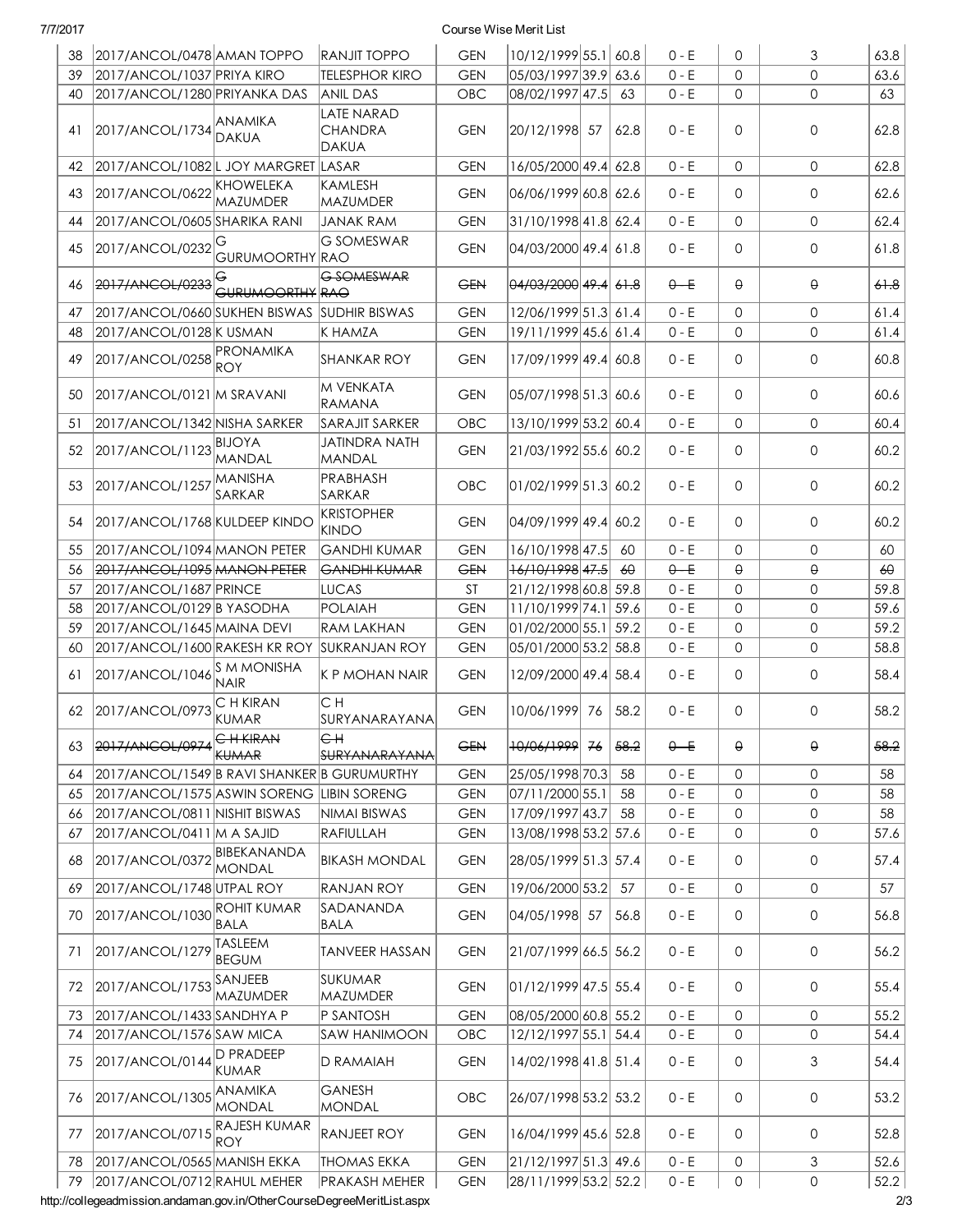| 80                               | 2017/ANCOL/1598 RAHUL MAJHI             |                                  | LAHUR MAJHI                       | <b>GEN</b>      | 23/02/2000 45.6       |    | 51.6    | $0 - E$  | $\Omega$    | $\Omega$ | 51.6  |
|----------------------------------|-----------------------------------------|----------------------------------|-----------------------------------|-----------------|-----------------------|----|---------|----------|-------------|----------|-------|
| 81                               | 2017/ANCOL/1785 HOSIE S                 |                                  | K PAUL                            | <b>ST</b>       | 20/05/1996 53.2       |    | 51.4    | $0 - E$  | $\mathbf 0$ | 0        | 51.4  |
| 82                               | 2017/ANCOL/0143 D PRADEEP               | <b>KUMAR</b>                     | <b>D RAMAIAH</b>                  | <b>GEN</b>      | 14/02/1998 41.8 51.4  |    |         | $0 - E$  | $\Omega$    | $\Omega$ | 51.4  |
| 83                               | 2017/ANCOL/0473 SHALINI MALI            |                                  | KARTICK CH MALI                   | <b>GEN</b>      | 15/09/1997            | 64 | 51.2    | $0 - E$  | 0           | $\Omega$ | 51.2  |
| 84                               | 2017/ANCOL/1188 M SARAN                 |                                  | M MANOHARAN                       | <b>GEN</b>      | 12/07/1999 49.4       |    | 51.2    | $0 - E$  | $\mathbf 0$ | 0        | 51.2  |
| 85<br>2017/ANCOL/1033 KABERI ROY |                                         | <b>ASHOK KUMAR</b><br>ROY        | <b>GEN</b>                        | 18/05/1996 58.9 |                       | 51 | $0 - E$ | $\Omega$ | $\Omega$    | 51       |       |
| 86                               | 2017/ANCOL/1385 PRATHNA                 |                                  | SRIRAM                            | <b>GEN</b>      | 23/12/1999 45.6       |    | 50.8    | $0 - E$  | $\Omega$    | $\Omega$ | 50.8  |
| 87                               | 2017/ANCOL/1578                         | .Isubhum<br><b>VALERIAN EKKA</b> | <b>VALERIAN EKKA</b>              | <b>GEN</b>      | 31/01/1997 60.8 50.4  |    |         | $0 - E$  | $\Omega$    | $\Omega$ | 50.4  |
| 88                               | 2017/ANCOL/1629                         | <b>MUSKAAN</b><br><b>GHOSH</b>   | <b>ANIL KUMAR</b><br><b>GHOSH</b> | <b>GEN</b>      | 04/04/1999            | 57 | 49.2    | $0 - E$  | $\Omega$    | $\Omega$ | 49.2  |
| 89                               | 2017/ANCOL/0716                         | <b>ABHIJIT</b><br><b>MONDAL</b>  | <b>AJAY MONDAL</b>                | <b>GEN</b>      | 21/05/1998 45.6       |    | 49      | $0 - E$  | $\Omega$    | 0        | 49    |
| 90                               | 2017/ANCOL/1619 M MANISHA               |                                  | IM MOHAN RAO                      | <b>GEN</b>      | 06/01/1999 45.6       |    | 48.8    | $0 - E$  | 0           | $\Omega$ | 48.8  |
| 91                               | 2017/ANCOL/1620 M MANISHA               |                                  | <b>M MOHAN RAO</b>                | <b>GEN</b>      | 06/01/1999 45.6       |    | 48.8    | $0 - E$  | $\theta$    | $\Theta$ | 48.8  |
| 92                               | 2017/ANCOL/1661 SURESH                  |                                  | RAMSAI MUNDA                      | <b>GEN</b>      | 03/04/1995 45.6       |    | 48.4    | $0 - E$  | 0           | $\Omega$ | 48.4  |
| 93                               | 2017/ANCOL/1014 RUKSHAR                 |                                  | <b>HASRAT ALI</b>                 | <b>ST</b>       | 28/03/1993 41.8       |    | 47.2    | $0 - E$  | $\Omega$    | $\Omega$ | 47.2  |
| 94                               | 2017/ANCOL/1276 SUTRISHNA ROY           |                                  | ISAMIR ROY                        | OBC             | 16/06/2001 51.3       |    | 45      | $0 - E$  | 0           | 0        | 45    |
| 95                               | 2017/ANCOL/1609 LEANDER SANJU AUGUSTINE |                                  |                                   | <b>ST</b>       | 27/09/1997 53.2       |    | 44.2    | $0 - E$  | 0           | $\Omega$ | 44.2  |
| 96                               | 2017/ANCOL/0627 M KARTHIK               |                                  | V MUTHU                           | <b>GEN</b>      | 25/11/1999 45.6 43.21 |    |         | $0 - E$  | $\Omega$    | $\Omega$ | 43.21 |

Admission Incharge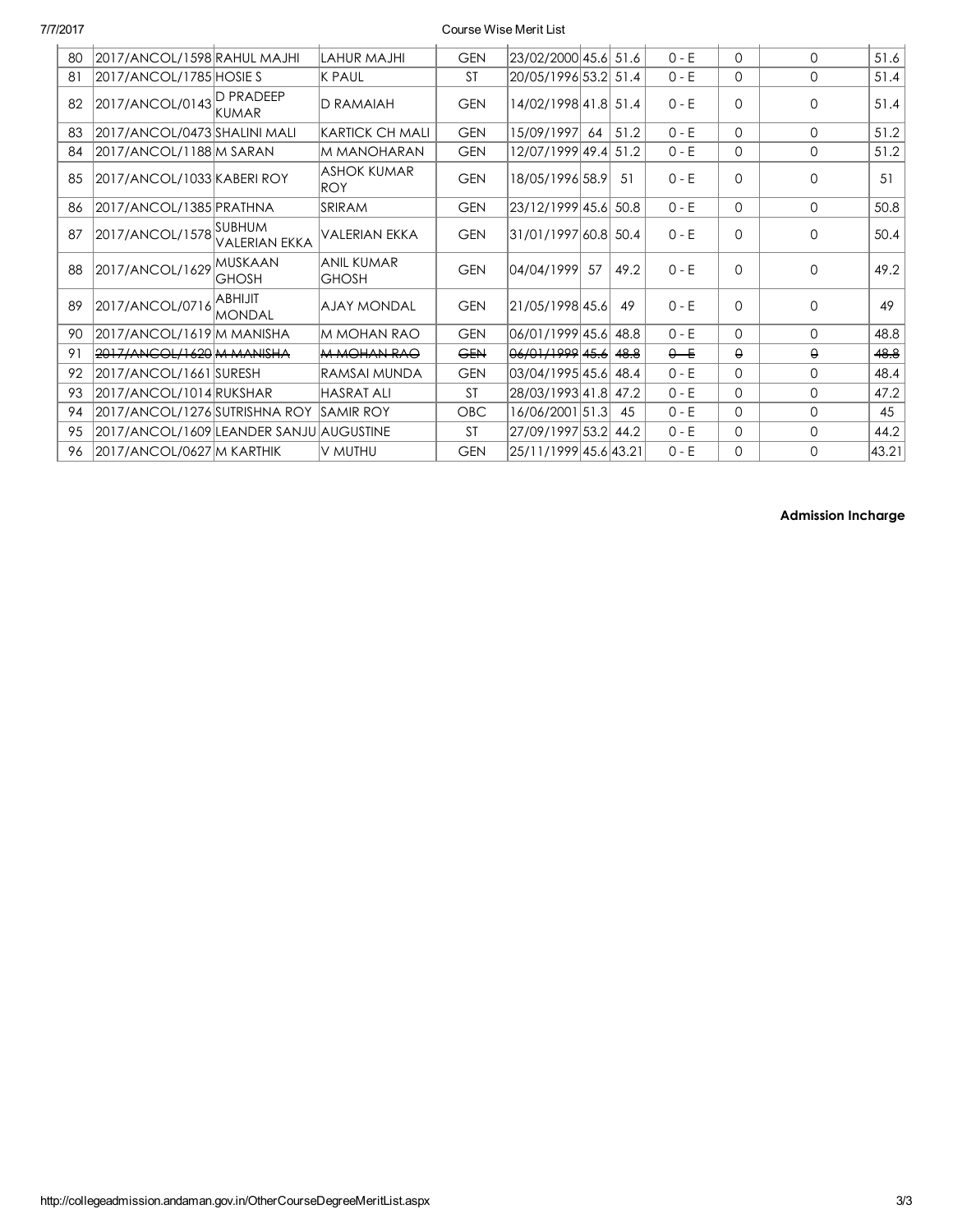# Andaman College

## FINAL MERIT LIST OF CANDIDATES APPLIED FOR ADMISSION FOR THE SESSION: 2017-2018

Name of the Course: BPA MUSIC HINDUSTANI (VOCAL) Category: CGE/EXSM

Note: In Subject Weightage , F - First Attemppt, S - More than One Attempt, Strike Out : Duplicate Form Submission

| S.No. | <b>Admission No.</b>      | Name of<br>Candidate Name | <b>Father's</b>                               | Category | Date of<br><b>Birth</b>                       |  | Subject<br>  X%   XII%   v-- ,<br>  Weightage   <sup>&gt;-</sup> . | <sup>-t</sup> Sports NSS/NCC/Scouts Agg<br>& Guide | %    |
|-------|---------------------------|---------------------------|-----------------------------------------------|----------|-----------------------------------------------|--|--------------------------------------------------------------------|----------------------------------------------------|------|
|       | 2017/ANCOL/1802           | <b>SWEETY</b>             | <b>SWAPAN</b><br><b>KUMAR</b><br><b>SINGH</b> |          | CGE/EXSM 05/02/2000 81.7 72.2                 |  | $0 - F$                                                            |                                                    | 72.2 |
| 2     | 2017/ANCOL/0382 TEJASWINI |                           | RAO                                           |          | MUKUNDA   CGE/EXSM   30/01/2000   64.6   70.8 |  | $0 - F$                                                            |                                                    | 70.8 |

Admission Incharge